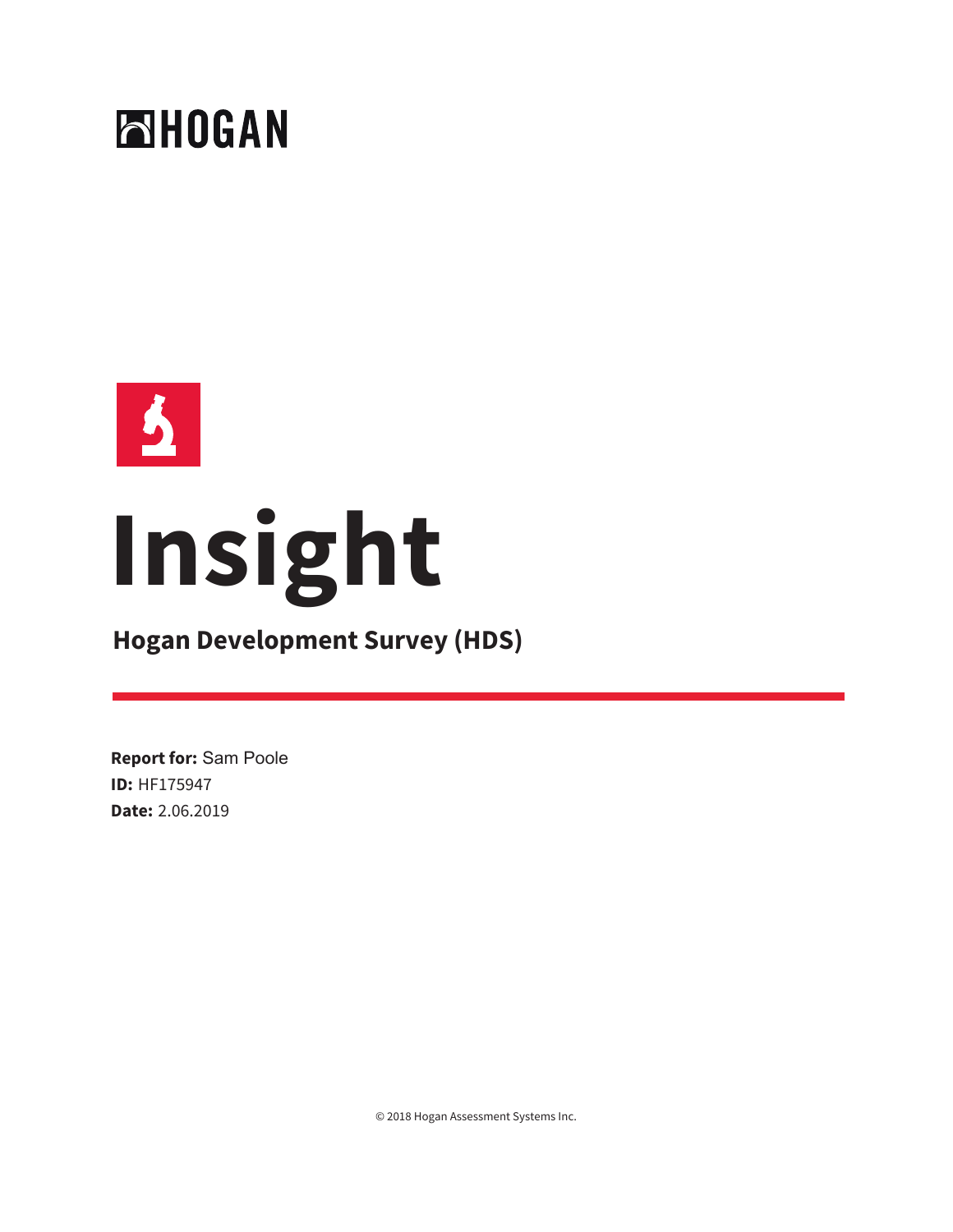# **Introduction**

The Hogan Development Survey evaluates 11 forms of interpersonal behavior that can cause problems at work and in life. Behaviors associated with elevated HDS scores can be strengths, but when overused can derail relationships and careers. Individuals who understand their performance limitations have more successful careers. This report builds self-awareness by highlighting behavioral tendencies of which Mr. Poole may be unaware.

- **•** The HDS identifies behavioral tendencies that emerge when a person is stressed, bored, or fatigued.
- **•** Research shows that people with lower HDS scores have fewer problems at work. High-risk and moderate-risk scores indicate areas of concern, but low scores indicate underused strengths that also deserve attention.
- **•** The average person has three or four high-risk HDS scores.
- **•** Mr. Poole's HDS scores should be interpreted in the context of his everyday performance provided by a measure of normal personality, like the Hogan Personality Inventory.

# **Scale Definitions**

| <b>HDS Scale Name</b> | $\blacktriangleright$ Low scores may seem     | $\blacktriangleright$ High scores may seem          |
|-----------------------|-----------------------------------------------|-----------------------------------------------------|
| <b>Excitable</b>      | to lack passion<br>to lack a sense of urgency | easily annoyed<br>emotionally volatile              |
| <b>Skeptical</b>      | naive<br>gullible                             | mistrustful<br>cynical                              |
| <b>Cautious</b>       | overly confident<br>to make risky decisions   | too conservative<br>risk averse                     |
| <b>Reserved</b>       | to avoid conflict<br>too sensitive            | aloof and remote<br>indifferent to others' feelings |
| Leisurely             | unengaged<br>self-absorbed                    | uncooperative<br>stubborn                           |
| <b>Bold</b>           | unduly modest<br>self-doubting                | arrogant<br>entitled and self-promoting             |
| <b>Mischievous</b>    | over controlled<br>inflexible                 | charming and fun<br>careless about commitments      |
| Colorful              | repressed<br>apathetic                        | dramatic<br>noisy                                   |
| Imaginative           | too tactical<br>to lack vision                | impractical<br>eccentric                            |
| <b>Diligent</b>       | careless about details<br>easily distracted   | perfectionistic<br>micromanaging                    |
| <b>Dutiful</b>        | possibly insubordinate<br>too independent     | respectful and deferential<br>eager to please       |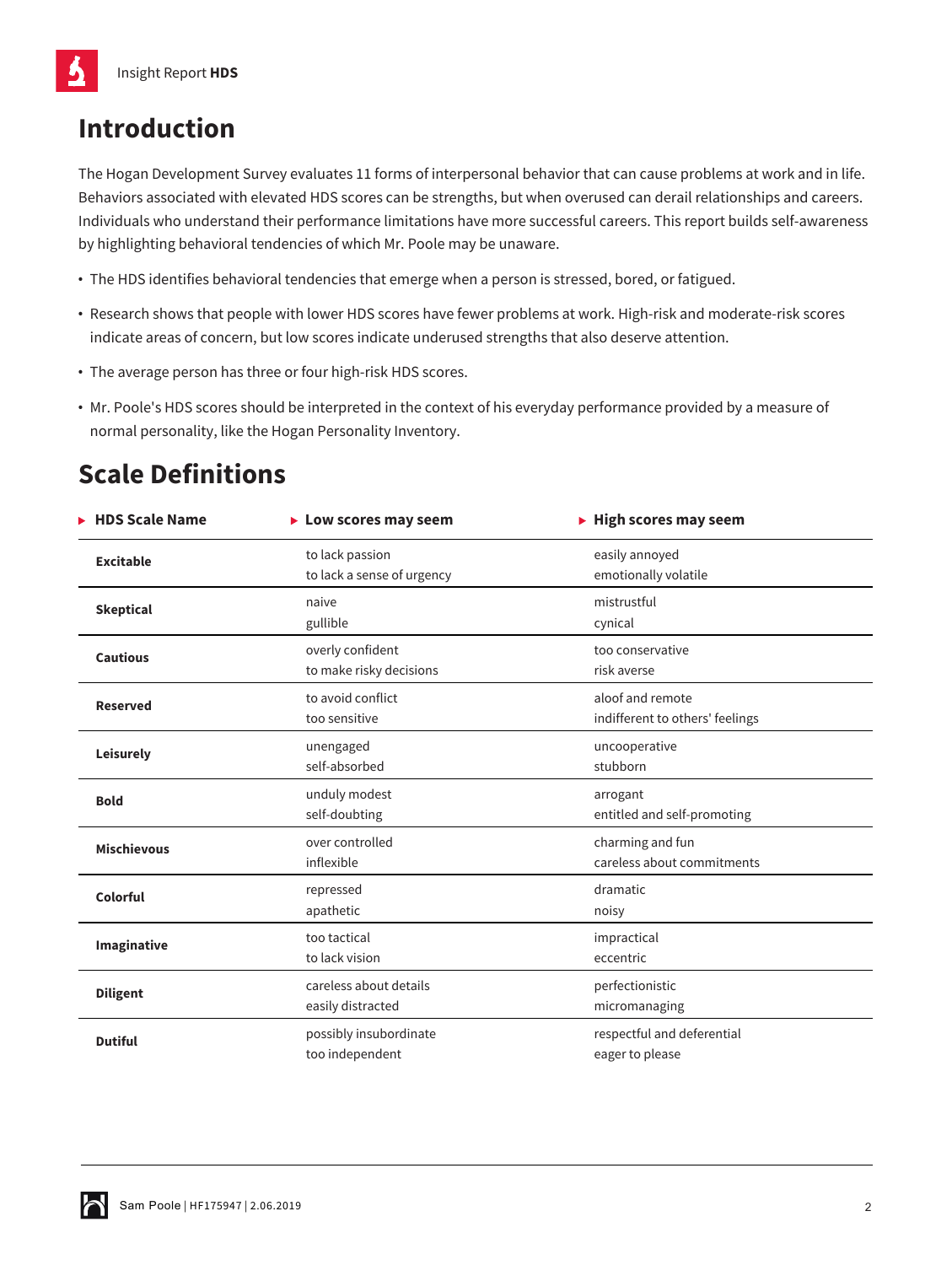# **Executive Summary**

Based on Mr. Poole's responses to the HDS, when he is not proactively managing and monitoring his behavior, he seems:

- **•** Moody, irritable, easily disappointed with people and projects, and may use emotional displays to make a point.
- **•** Alert for signs of duplicity and betrayal, and may become vengeful when he feels wronged.
- **•** To need a lot of information before making rather conservative decisions.
- **•** Tough, aloof, and indifferent to the feelings of others. He may be a reluctant communicator.
- **•** Cooperative, but may be stubborn when asked to do things that conflict with his personal priorities.
- **•** Unassertive, restrained, and reluctant to step up and take charge.
- **•** Socially appropriate, restrained, and reluctant to take many chances.
- **•** Reluctant to engage in self-promotion or create dramatic situations starring himself.
- **•** Smart, innovative, creative, eccentric, visionary, and sometimes impractical.
- **•** Unconcerned about rules, procedures, and standardized processes, but flexible, adaptable, and able to change directions quickly.
- **•** Independent, even irreverent, and willing to challenge authority and the status quo.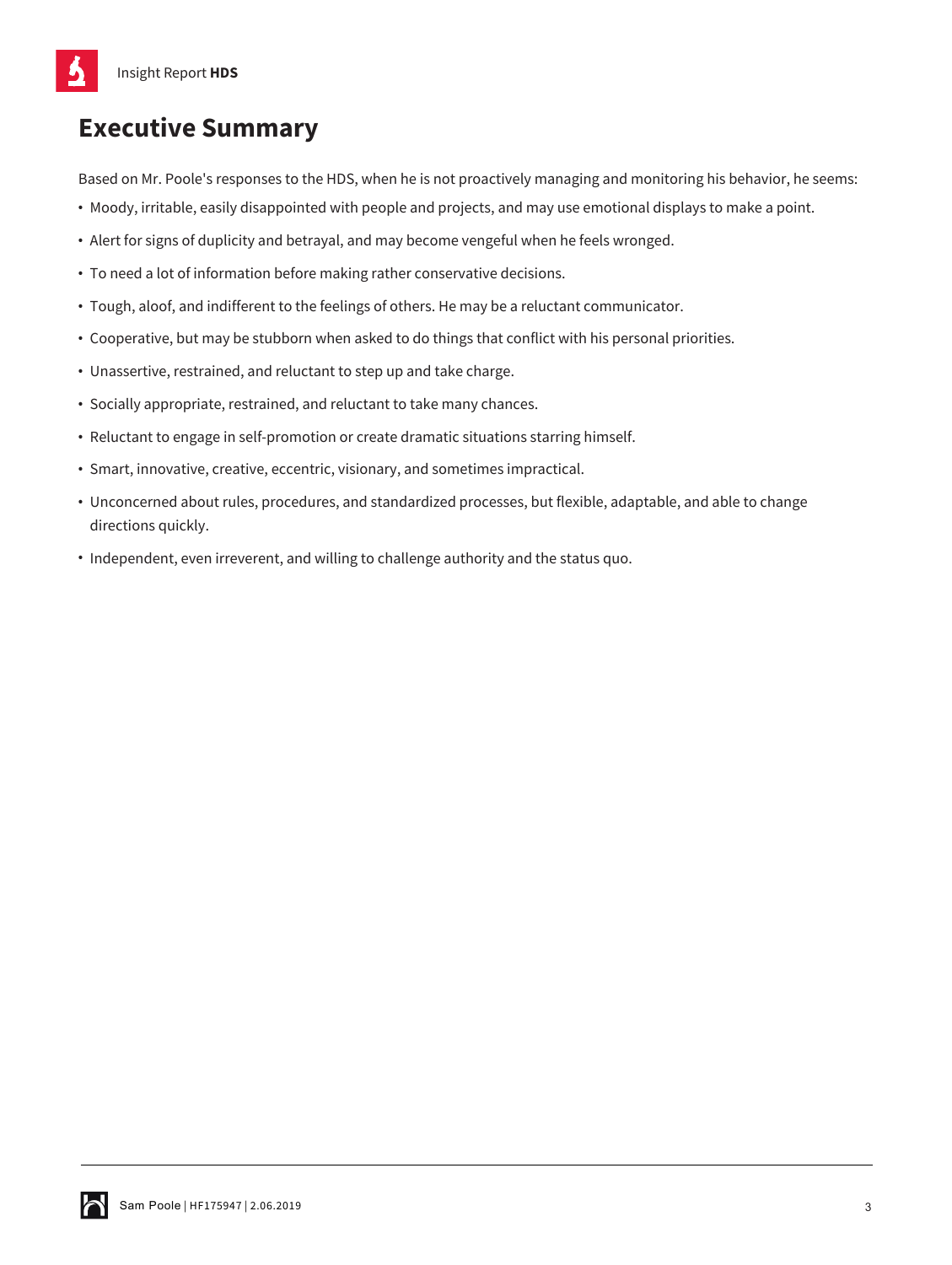

# **Percentile Scores**

The percentile scores indicate the proportion of the population who will score at or below Mr. Poole. For example, a score of 75 on a given scale indicates that Mr. Poole's score is higher than approximately 75% of the population.

- Scores of 0 to 39 are considered **no risk**
- Scores of 40 to 69 are considered **low risk**
- Scores of 70 to 89 are considered **moderate risk**
- Scores at or above 90 are considered **high risk**

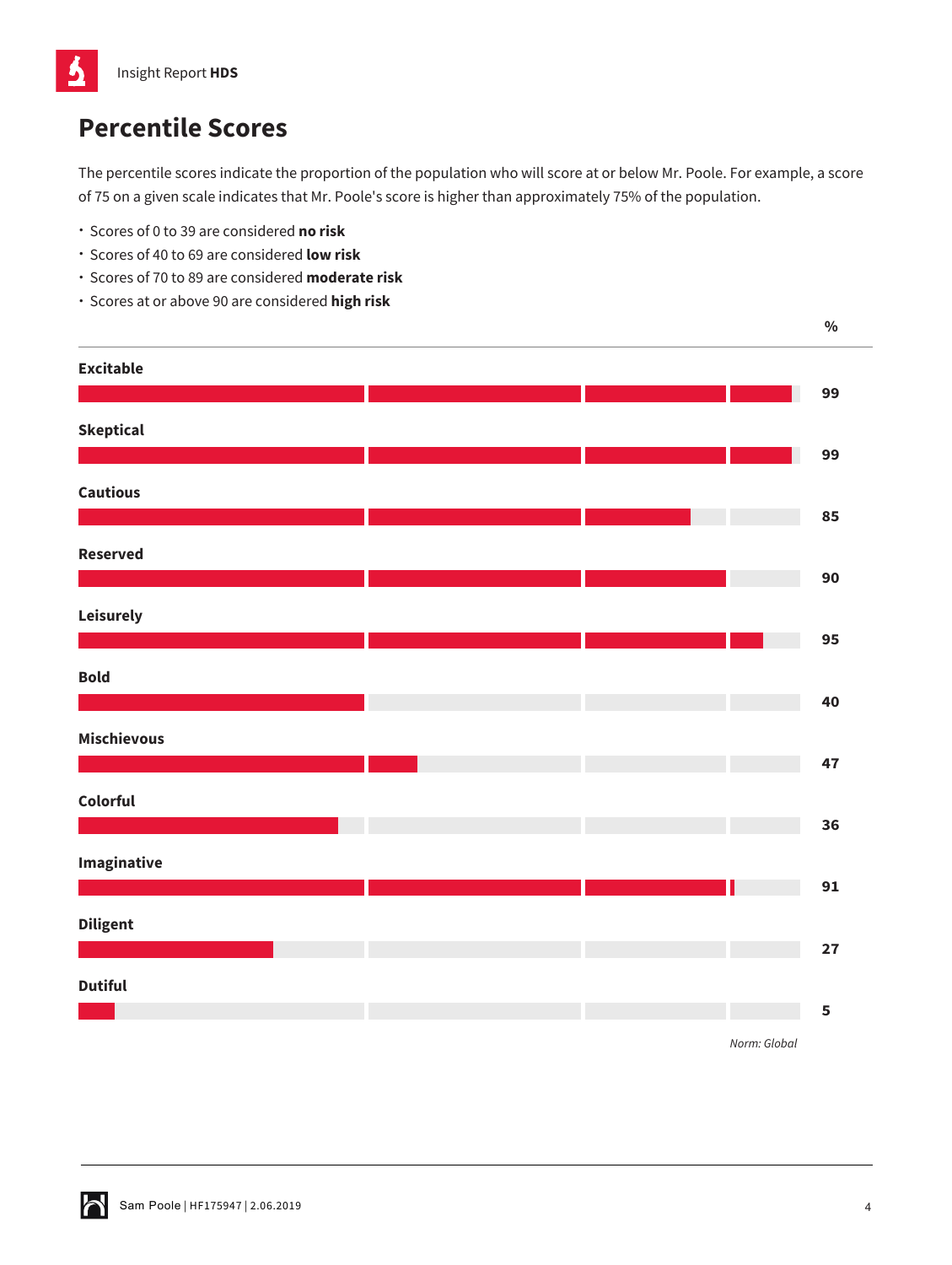

# **Scale:Excitable**

## **Description**

The Excitable scale concerns working with passion and enthusiasm, but also being easily frustrated, moody, irritable, and inclined to give up on projects and people.

### **Score Interpretation**

Mr. Poole's score on the Excitable scale suggests he tends to:

- Let his emotions get the best of him when frustrated
- Vacillate between optimism and pessimism
- Seem volatile, unpredictable, and easily upset
- Be the source of drama in the workplace
- Give up easily on people or projects

## **Discussion Points**

The discussion points below are designed to facilitate discussion with a coach or feedback provider to explore assessment results and reflect on opportunities for development based on the context of the participant's role.

- Describe the type of passion you bring to your work.
- Describe the manner in which you regulate your emotions.
- Describe how you usually express your emotions.
- How do you typically approach new projects?
- How do you respond to setbacks or disappointments in a project?

#### **Subscale Composition**

The subscales below should be interpreted by a certified coach or feedback provider. They are designed to provide more detailed insight into Mr. Poole's unique personality characteristics.

**Volatile** *Moody, often angered or annoyed, easily upset and hard to soothe*

**Easily Disappointed** *Initial passion for people and projects, but when inevitably disappointed, the passion turns to rejection*

**No Direction** *Lacking few well-defined beliefs or interests, but with regrets about past behavior*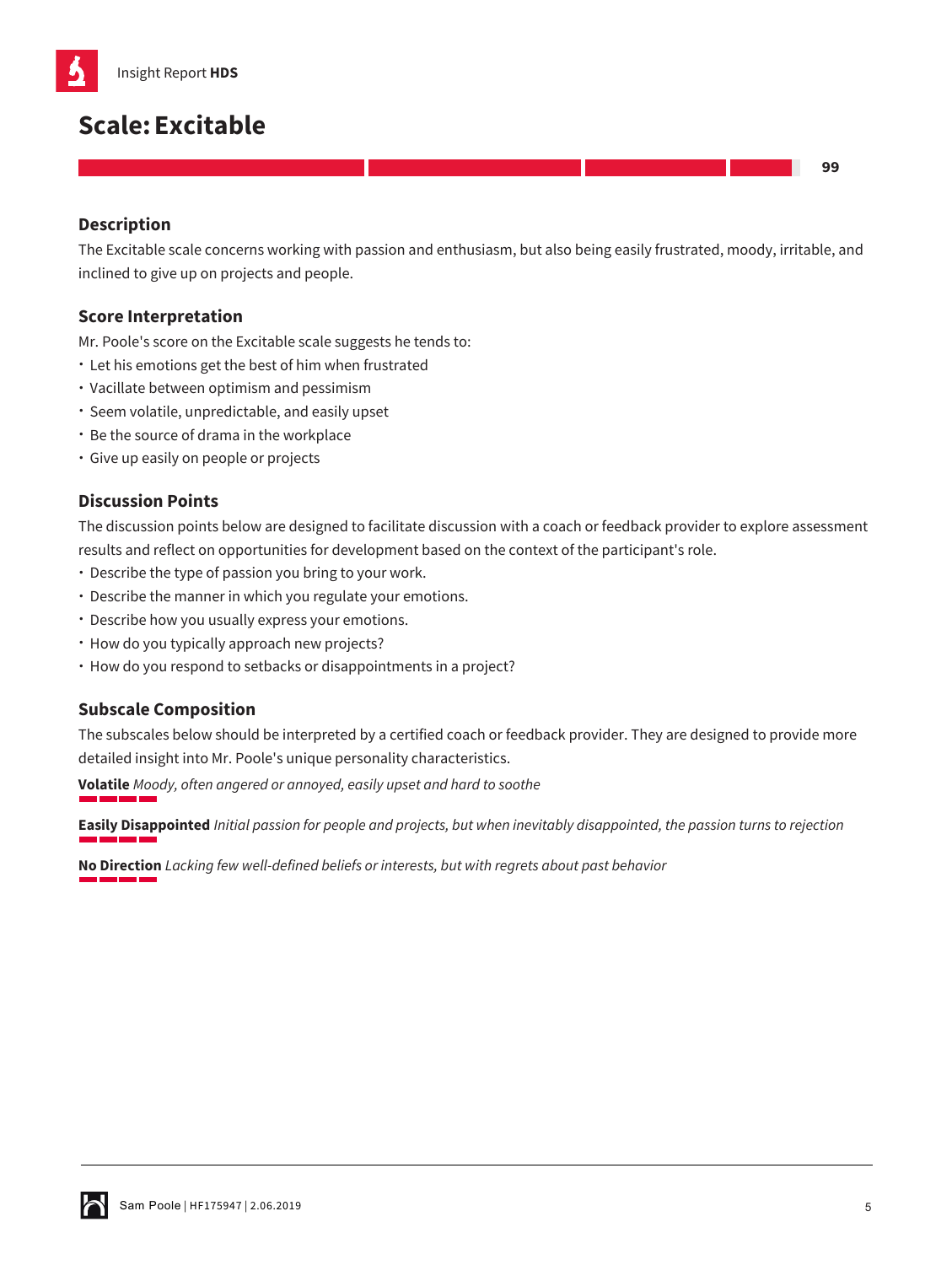

# **Scale:Skeptical**

**99**

# **Description**

The Skeptical scale concerns being alert for signs of deceptive behavior in others and taking action when they are detected.

#### **Score Interpretation**

Mr. Poole's score on the Skeptical scale suggests he tends to:

- Mistrust others' motives and intentions
- Seem suspicious and argumentative
- Expect to be mistreated
- Be shrewd and insightful about organizational politics
- Resist feedback

## **Discussion Points**

The discussion points below are designed to facilitate discussion with a coach or feedback provider to explore assessment results and reflect on opportunities for development based on the context of the participant's role.

- How do you usually establish trust with others?
- How do you remain in tune with office politics?
- Describe your typical approach to giving a coworker feedback.
- How do you foster trust within your team?
- How do you respond to negative feedback?

#### **Subscale Composition**

The subscales below should be interpreted by a certified coach or feedback provider. They are designed to provide more detailed insight into Mr. Poole's unique personality characteristics.

**Cynical** *Prone to doubt others' intentions and assume they have bad ulterior motives*

**Mistrusting** *Generalized mistrust of people and institutions; being alert for signs of perceived mistreatment*

**Grudges** *Holding grudges and being unwilling to forgive real or perceived wrongs*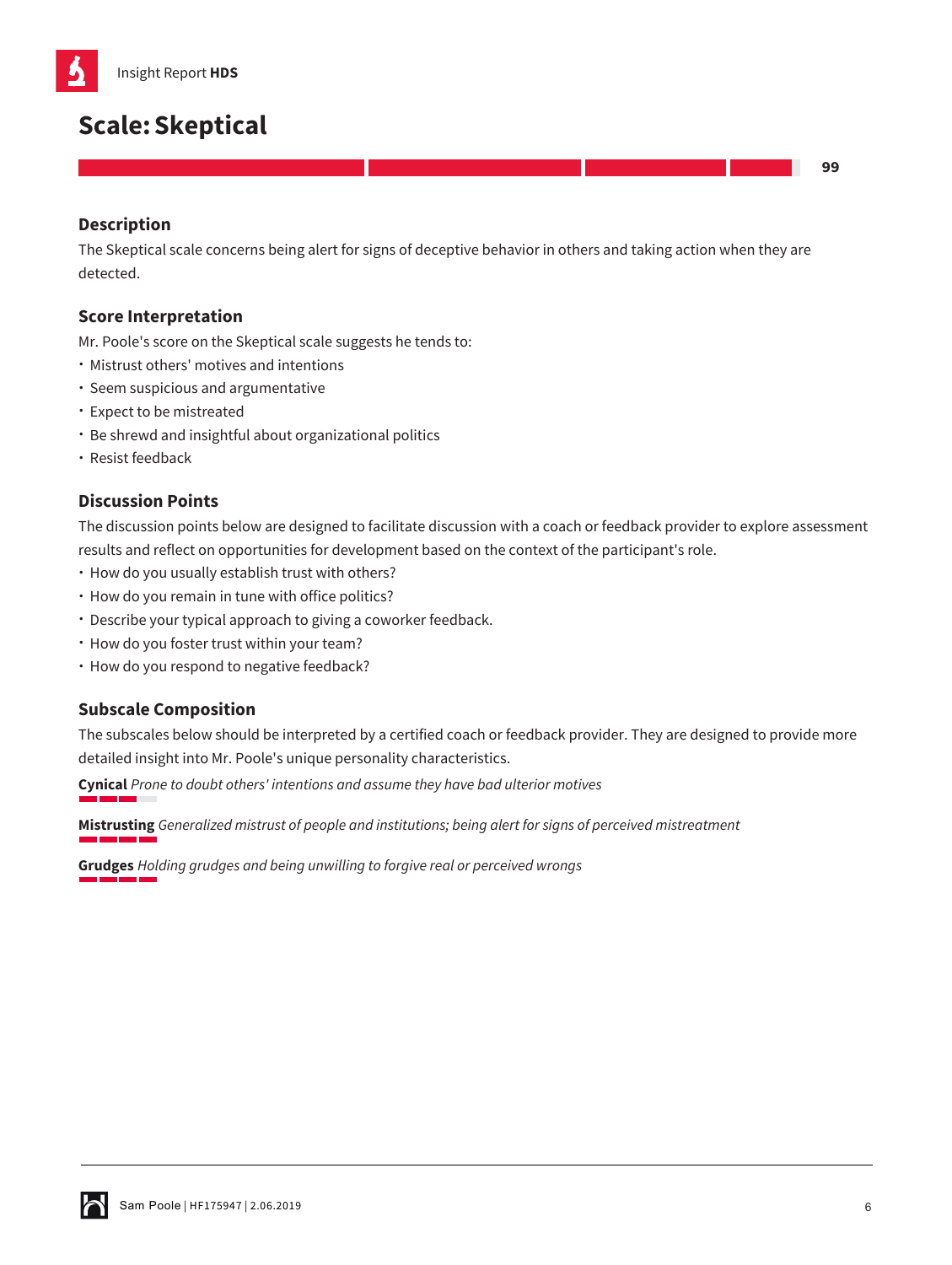

# **Scale:Cautious**

## **Description**

The Cautious scale concerns risk aversion, fear of failure, and avoiding criticism.

## **Score Interpretation**

Mr. Poole's score on the Cautious scale suggests he tends to:

- Seem careful to avoid being criticized for mistakes
- Be conservative and reluctant to innovate
- Seek others' approval before making decisions
- Avoid risky choices and decisions
- Make few dumb mistakes

## **Discussion Points**

The discussion points below are designed to facilitate discussion with a coach or feedback provider to explore assessment results and reflect on opportunities for development based on the context of the participant's role.

- Describe your decision-making process when all of the facts are not known.
- How do you respond to risky projects or decisions?
- How do you balance the positive and negative risks of a decision?
- How do you typically respond to failure?
- How do you determine the best time to make a decision?

#### **Subscale Composition**

The subscales below should be interpreted by a certified coach or feedback provider. They are designed to provide more detailed insight into Mr. Poole's unique personality characteristics.

**Avoidant** *Avoiding new people and situations to avoid imagined potential embarrassment*

**Fearful** *Afraid of being criticized for making mistakes and being reluctant to act independently or make decisions* m n

**Unassertive** *Unwilling to act assertively and therefore prone to being overlooked or ignored*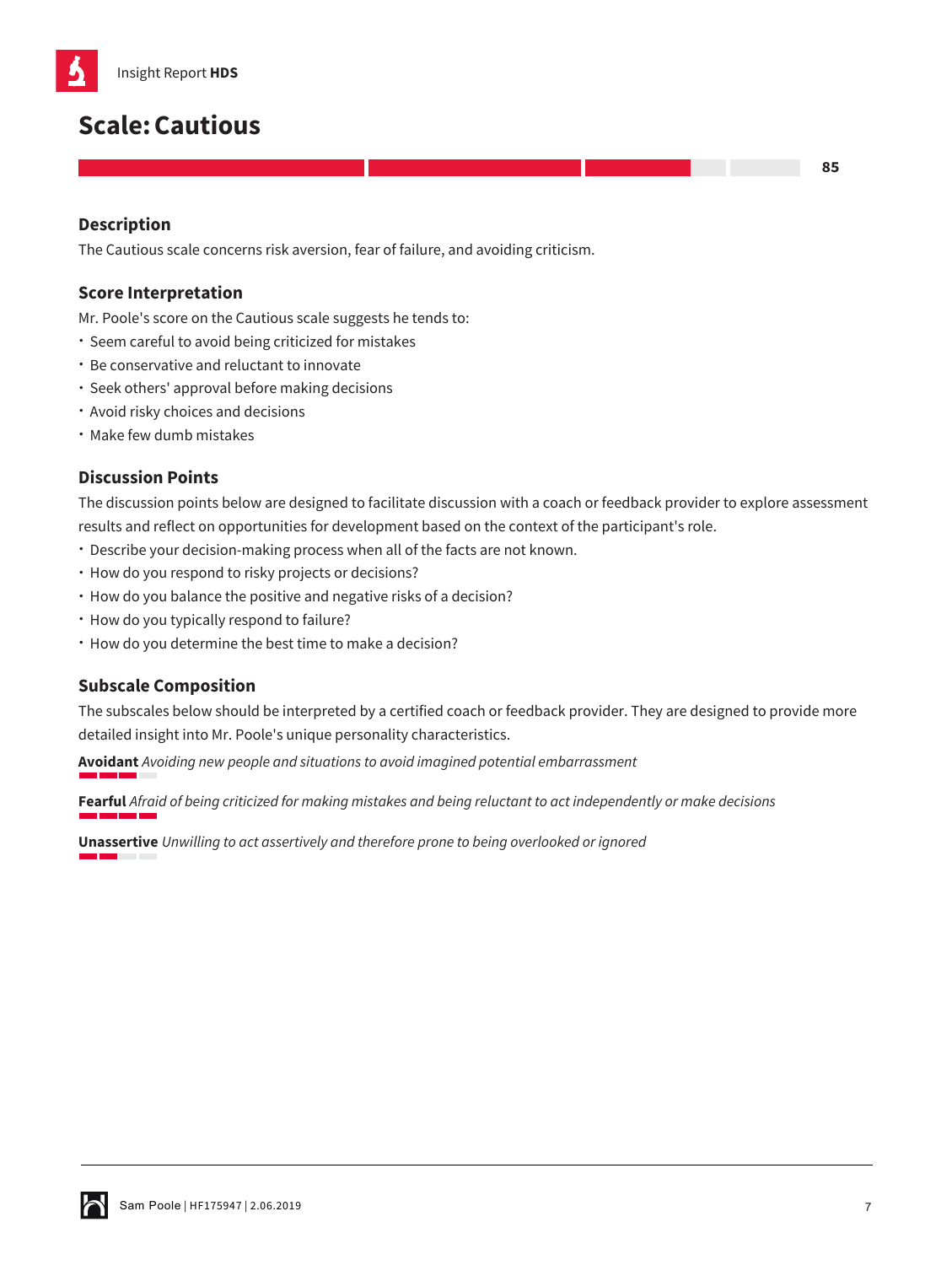

# **Scale:Reserved**

## **Description**

The Reserved scale concerns seeming tough, aloof, remote, and unconcerned with the feelings of others.

#### **Score Interpretation**

Mr. Poole's score on the Reserved scale suggests he tends to:

- Be unconcerned about building relations with others
- Not communicate frequently or well
- Seem unconcerned about others' problems
- Seem unfazed by stress, pressure, and criticism
- Seem like a loner

#### **Discussion Points**

The discussion points below are designed to facilitate discussion with a coach or feedback provider to explore assessment results and reflect on opportunities for development based on the context of the participant's role.

- How do you typically respond when a colleague comes to you with a problem?
- When is it beneficial to keep others at a distance?
- How do you balance the feelings of others with business needs?
- How emotionally engaged do you feel a manager should be with their team?
- What are the benefits and shortcomings of having to work closely with others?

#### **Subscale Composition**

The subscales below should be interpreted by a certified coach or feedback provider. They are designed to provide more detailed insight into Mr. Poole's unique personality characteristics.

**Introverted** *Valuing one's private time and preferring to work alone*

**Unsocial** *Keeping others at a distance, limiting close relationships, and being generally detached*

**Tough** *Indifferent to the feelings and problems of others, focused on tasks rather than people*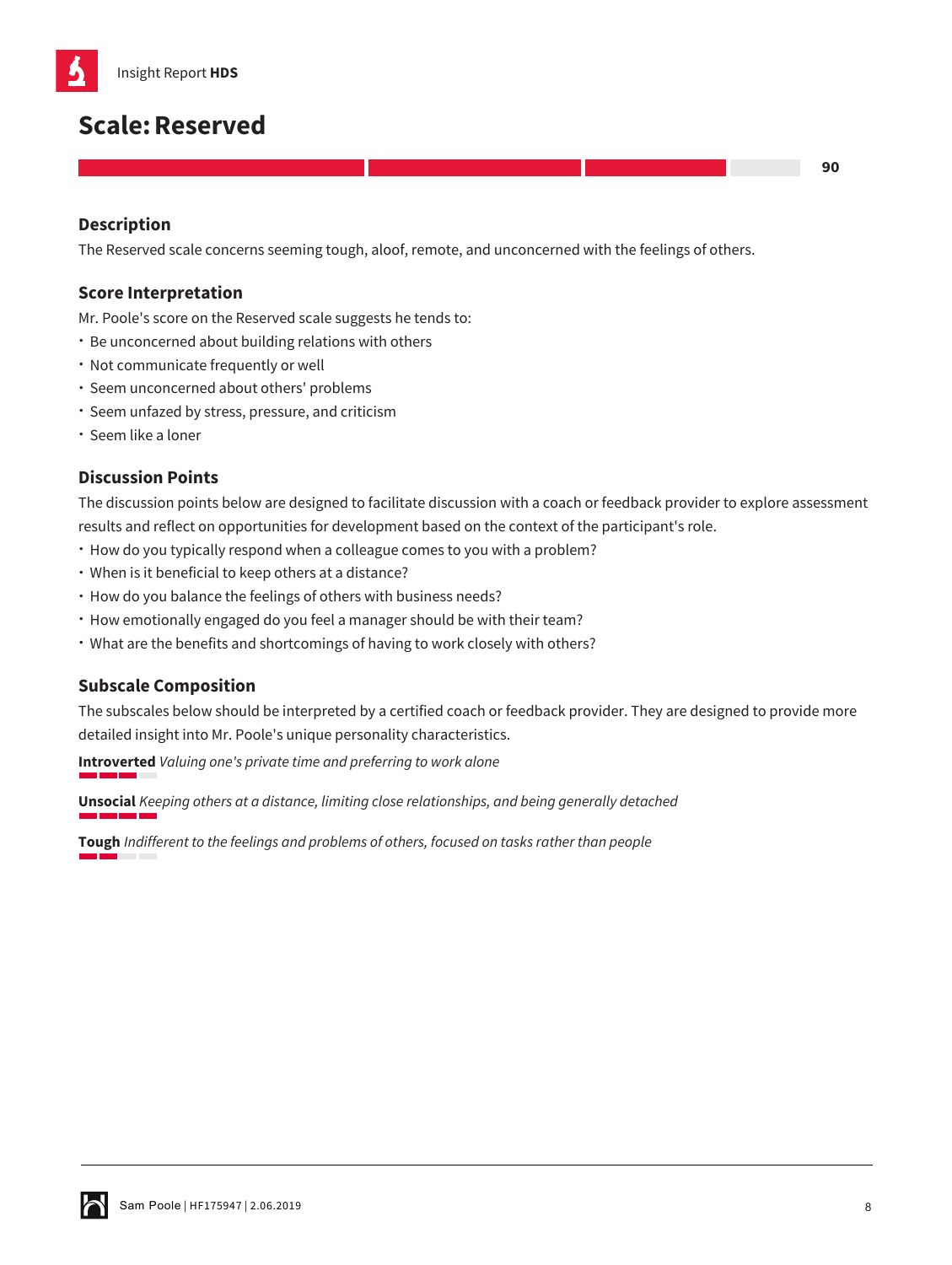

# **Scale:Leisurely**

## **Description**

The Leisurely scale concerns appearing to be friendly and cooperative, but actually following one's own agenda and quietly but stubbornly resisting those of others.

### **Score Interpretation**

Mr. Poole's score on the Leisurely score suggests he tends to:

- Seem cooperative even when he strongly disagrees
- Pretend to agree while following his own agenda
- Resist feedback and coaching
- Procrastinate in completing work that does not interest him
- Resist strongly, but quietly, being required to change his agenda or priorities

## **Discussion Points**

The discussion points below are designed to facilitate discussion with a coach or feedback provider to explore assessment results and reflect on opportunities for development based on the context of the participant's role.

- How do you feel when you are interrupted?
- How do you hide your feelings when annoyed?
- How transparent are you about your priorities and agenda?
- How accommodating are you to the requests of others?
- Describe your approach to attending to your own priorities.

#### **Subscale Composition**

The subscales below should be interpreted by a certified coach or feedback provider. They are designed to provide more detailed insight into Mr. Poole's unique personality characteristics.

**Passive Aggressive** *Overtly pleasant and compliant, but privately resentful and subversive regarding requests for improved performance*

**Unappreciated** *Believing that one's talents and contributions are ignored; perceiving inequities in assigned workloads*

**Irritated** *Privately but easily irritated by interruptions, requests, or work-related suggestions*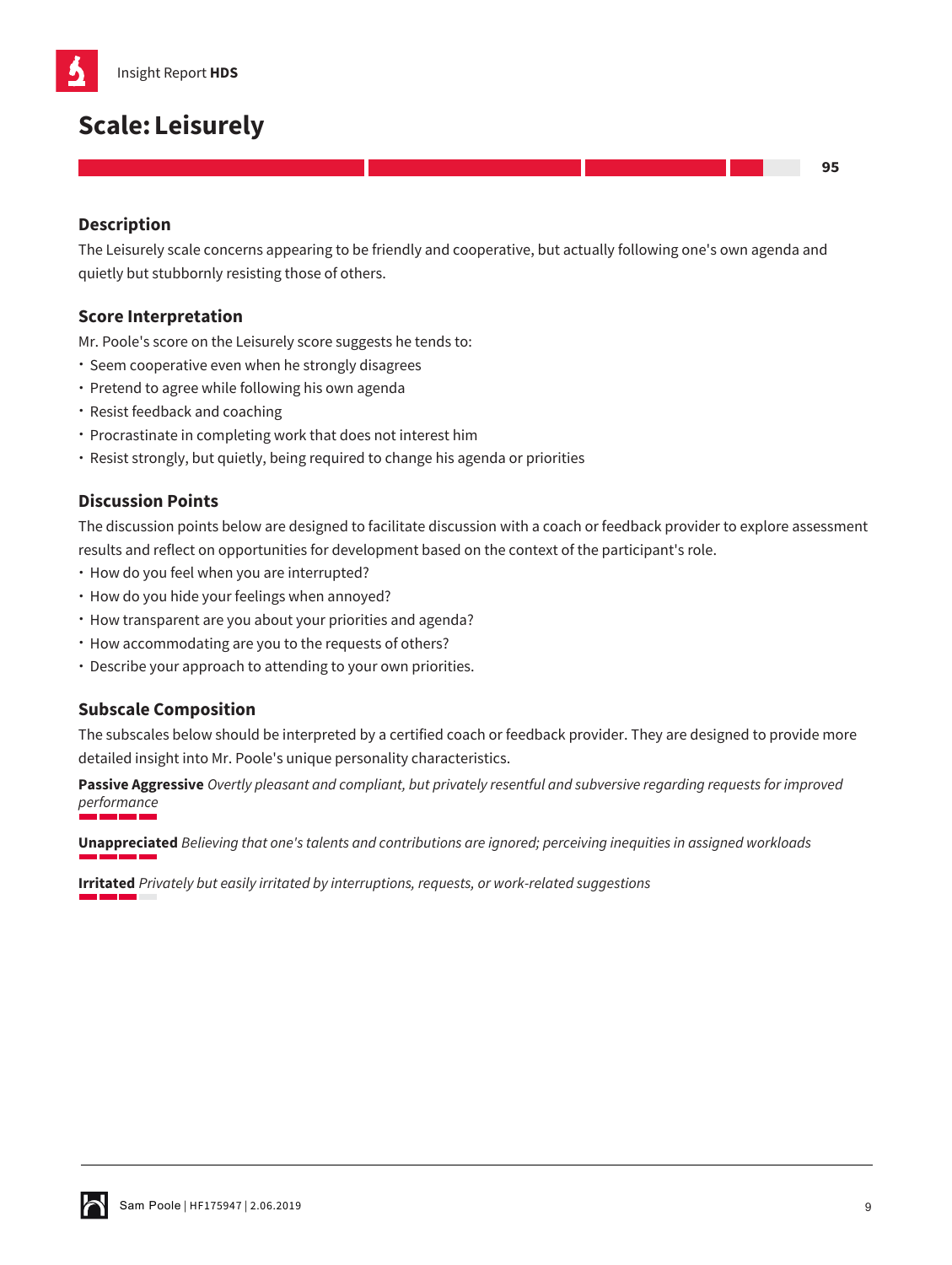

# **Scale:Bold**

# **Description**

The Bold scale concerns seeming fearless, confident, and self-assured, always expecting to succeed, unable to admit mistakes or learn from experience.

## **Score Interpretation**

Mr. Poole's score on the Bold scale suggests he tends to:

- Seem modest and unassuming
- Be appropriately self-assertive
- Seem unpretentious when taking initiative
- Be willing to admit his mistakes
- Be able to disagree in a productive manner

# **Discussion Points**

The discussion points below are designed to facilitate discussion with a coach or feedback provider to explore assessment results and reflect on opportunities for development based on the context of the participant's role.

- How do you assert your position in meetings?
- How confident are you in your ability to deliver on challenging projects?
- Should everyone be treated equally, regardless of their contributions or performance?
- Describe your typical reaction to a colleague dominating a meeting or project.
- What is the appropriate level of assertiveness to display in the workplace?

#### **Subscale Composition**

The subscales below should be interpreted by a certified coach or feedback provider. They are designed to provide more detailed insight into Mr. Poole's unique personality characteristics.

**Entitled** *Feeling that one has special gifts and accomplishments and, consequently, deserves special treatment*

**Overconfidence** *Unusually confident in one's abilities; belief that one will succeed at anything one chooses to undertake*

**Fantasized Talent** *Believing that one has unusual talents and gifts and that one has been born for greatness*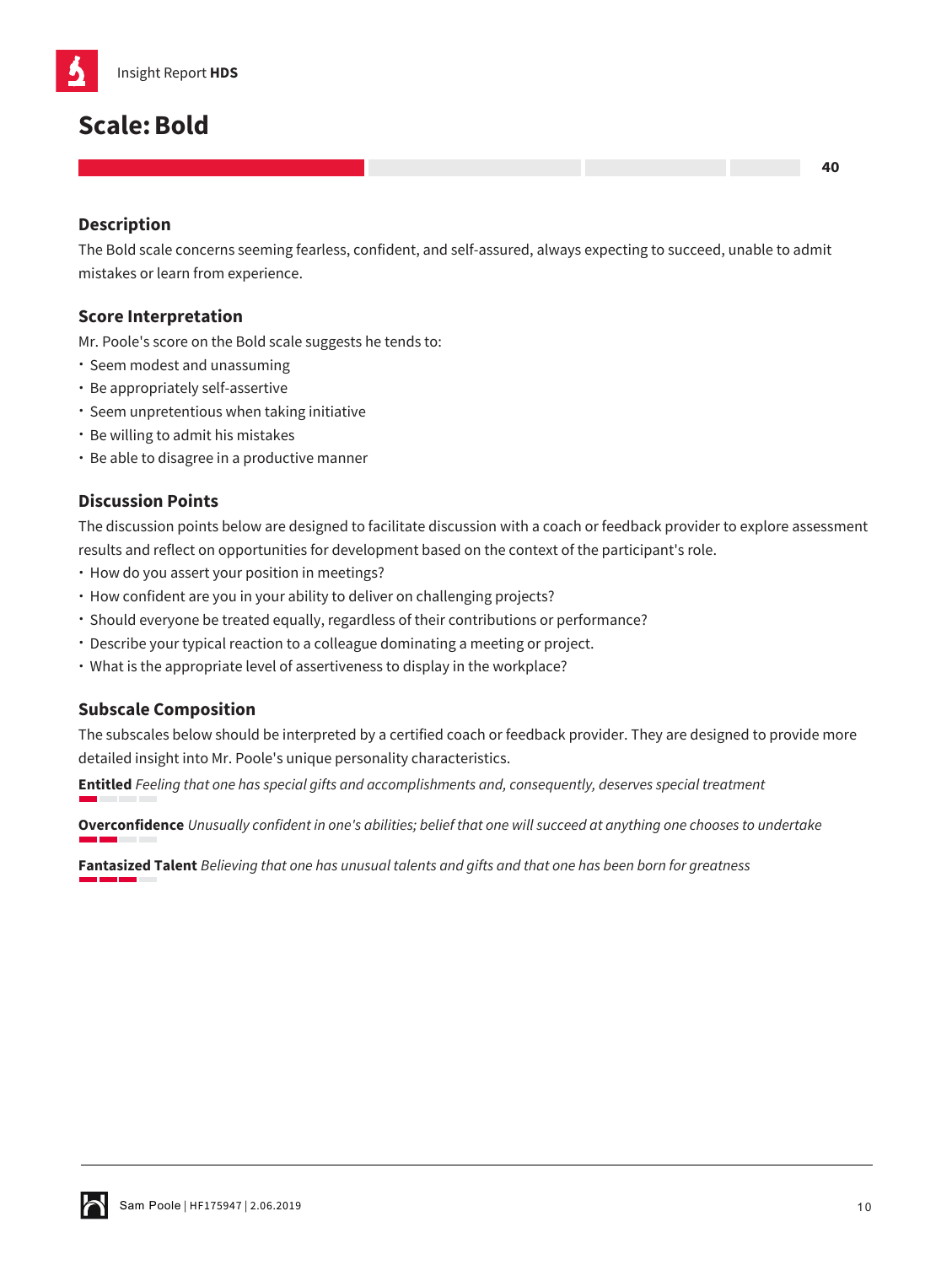

# **Scale:Mischievous**

## **Description**

The Mischievous scale concerns seeming bright, attractive, adventurous, risk-seeking, and limit-testing.

#### **Score Interpretation**

Mr. Poole's score on the Mischievous scale suggests he tends to:

- Seem reliable and trustworthy
- Think before talking or taking action
- Keep his commitments
- Not take unnecessary chances
- Understand when and how rules can be challenged

#### **Discussion Points**

The discussion points below are designed to facilitate discussion with a coach or feedback provider to explore assessment results and reflect on opportunities for development based on the context of the participant's role.

- What is your view on rules and regulations?
- How do you persuade others to do something they otherwise might not do?
- How do you handle mistakes that you make?
- What role should charm play in business discussions?
- Describe your approach to making commitments to projects you are not sure you can deliver on.

#### **Subscale Composition**

The subscales below should be interpreted by a certified coach or feedback provider. They are designed to provide more detailed insight into Mr. Poole's unique personality characteristics.

**Risky** *Prone to taking risks and testing limits; deliberately bending or breaking inconvenient rules*

**Impulsive** *Tending to act impulsively without considering the long-term consequences of one's actions*

**Manipulative** *Machiavellian tendencies--using charm to manipulate others and no remorse about doing so*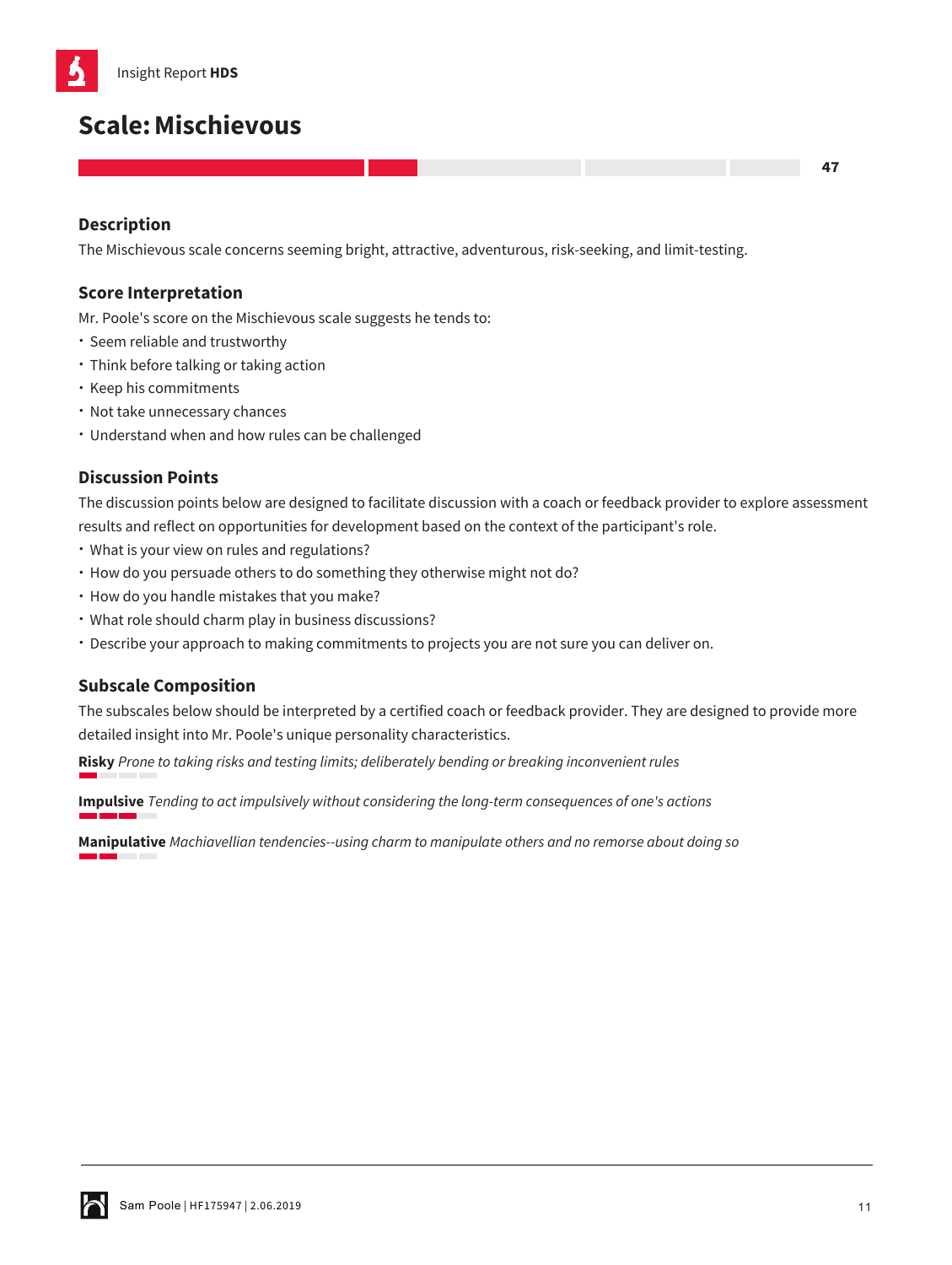

# **Scale:Colorful**

# **Description**

The Colorful scale concerns seeming gregarious, fun, entertaining, and enjoying being in the spotlight.

## **Score Interpretation**

Mr. Poole's score on the Colorful scale suggests he tends to:

- Seem quiet and unassuming
- Be willing to be part of the audience and not the star on stage
- Avoid the limelight
- Need to take a higher profile in the organization
- Need to be more self-promoting

# **Discussion Points**

The discussion points below are designed to facilitate discussion with a coach or feedback provider to explore assessment results and reflect on opportunities for development based on the context of the participant's role.

- How do you respond to attention from others?
- How active of a role do you play in meetings?
- How do you work to share credit for successes?
- How do you respond to others being dramatic at work?
- Do you prefer to focus on one project or several projects at one time?

#### **Subscale Composition**

The subscales below should be interpreted by a certified coach or feedback provider. They are designed to provide more detailed insight into Mr. Poole's unique personality characteristics.

**Public Confidence** *Expecting others to find one's public performances fascinating and not knowing when to be quiet*

**Distractible** *Easily distracted, minimal focus, needing constant stimulation, confusing activity with productivity*

**Self-Display** *Wanting to be the center of attention and using dramatic costumes and gestures to attract attention to oneself*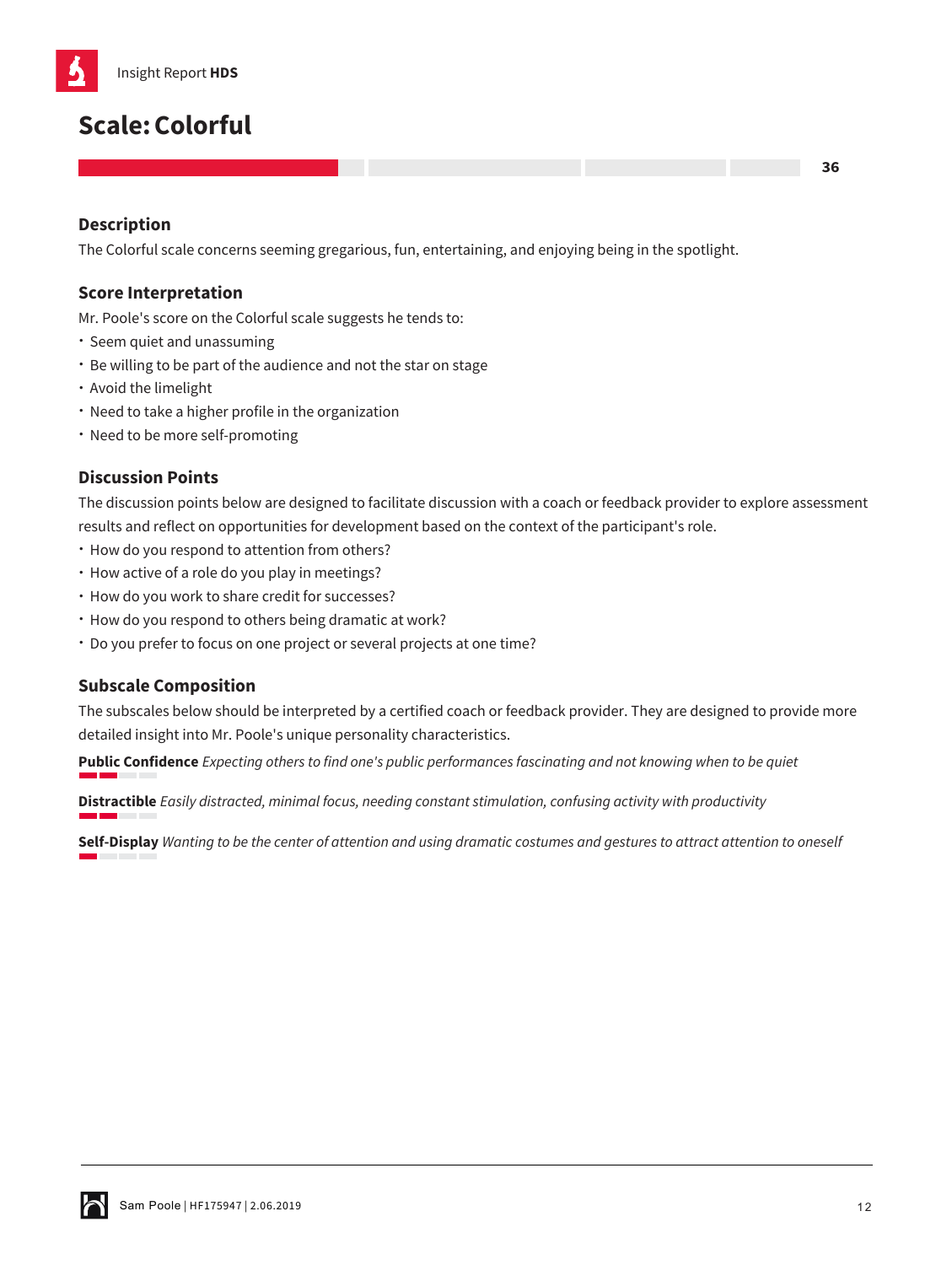# **Scale:Imaginative**

# **Description**

The Imaginative scale concerns seeming innovative, creative, possibly eccentric, and sometimes self-absorbed behavior.

## **Score Interpretation**

Mr. Poole's score on the Imaginative scale suggests he tends to:

- Offer creative solutions to problems, even when not needed
- Have many ideas about how to do things better
- Communicate in a complicated and abstract manner
- Get lost in his own thoughts
- Seem unaware of how his ideas might impact others

# **Discussion Points**

The discussion points below are designed to facilitate discussion with a coach or feedback provider to explore assessment results and reflect on opportunities for development based on the context of the participant's role.

- How frequently should organizations innovate?
- How do you gather buy-in for your ideas?
- How do you balance creativity with practicality?
- Describe your approach to process improvement.
- How unique should an individual strive to be?

#### **Subscale Composition**

The subscales below should be interpreted by a certified coach or feedback provider. They are designed to provide more detailed insight into Mr. Poole's unique personality characteristics.

**Eccentric** *Expressing unusual views that can be either creative or merely strange; tendency to be absorbed in these ideas*

**Special Sensitivity** *Believing that one has special abilities to see things others do not and understand things others cannot*

**Creative Thinking** *Believing that one is unusually creative, easily bored, and confident in one's imaginative problem-solving ability*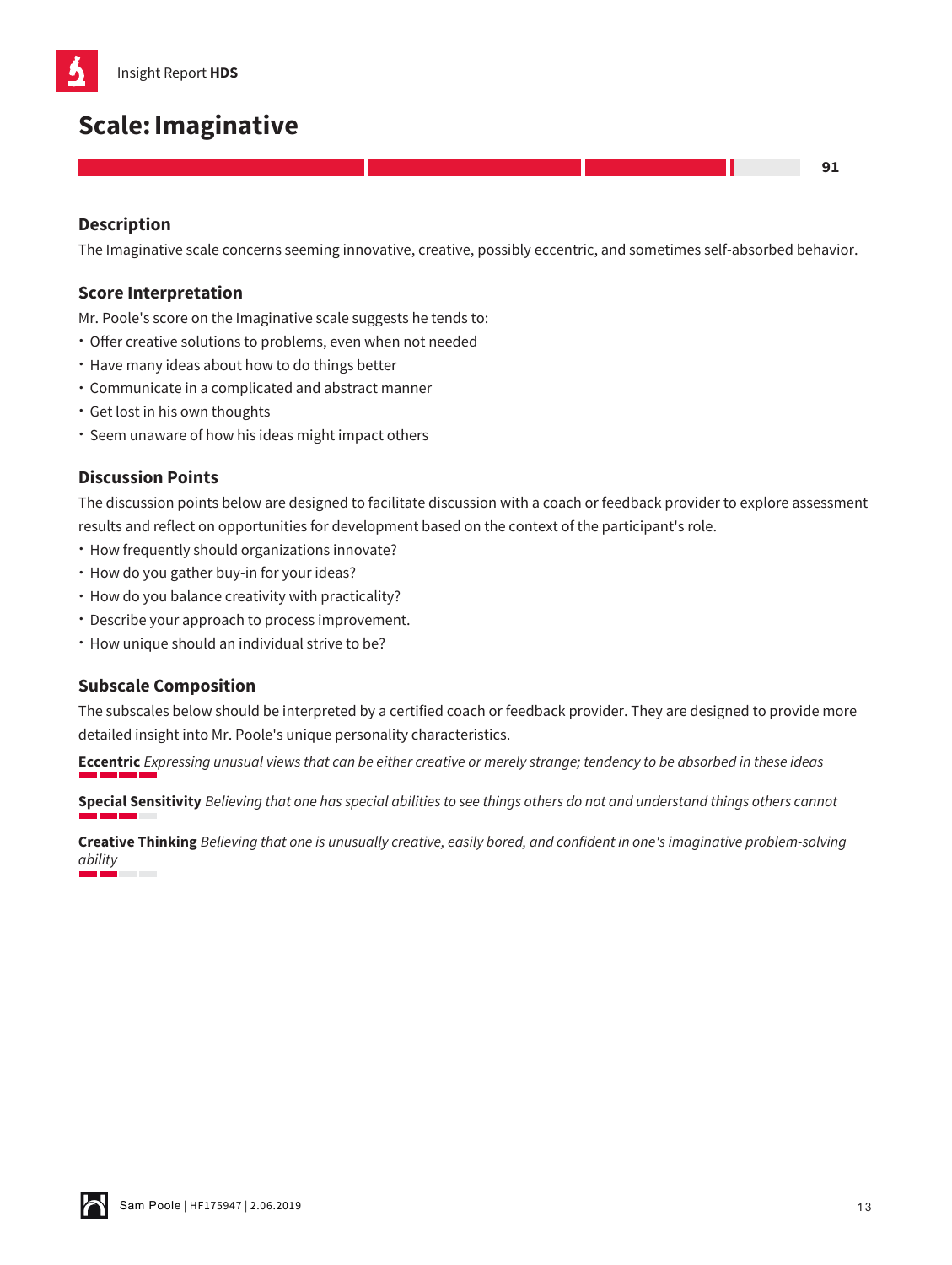# **Scale:Diligent**

# **Description**

The Diligent scale concerns being hardworking, detail-oriented, and having high standards of performance for self and others.

## **Score Interpretation**

Mr. Poole's score on the Diligent scale suggests he tends to:

- Not pay close attention to details
- Have a somewhat relaxed attitude toward rules and procedures
- Miss deadlines
- Not plan his work very carefully in advance
- Seem somewhat disorganized

# **Discussion Points**

The discussion points below are designed to facilitate discussion with a coach or feedback provider to explore assessment results and reflect on opportunities for development based on the context of the participant's role.

- How do you decide what work or projects should be delegated to others?
- Describe the performance standards you place on yourself and others.
- How do you balance the quality of a work product with the need for completion?
- When is it appropriate for yourself or others to put in extra hours to get a project done?
- What is the typical explanation for deadlines you miss?

#### **Subscale Composition**

The subscales below should be interpreted by a certified coach or feedback provider. They are designed to provide more detailed insight into Mr. Poole's unique personality characteristics.

**Standards** *Having exceptionally high standards of performance for oneself and others*

**Perfectionistic** *Perfectionistic about the quality of work products and obsessed with the details of their completion*

**Organized** *Meticulous and inflexible about schedules, timing, rules, and procedures*